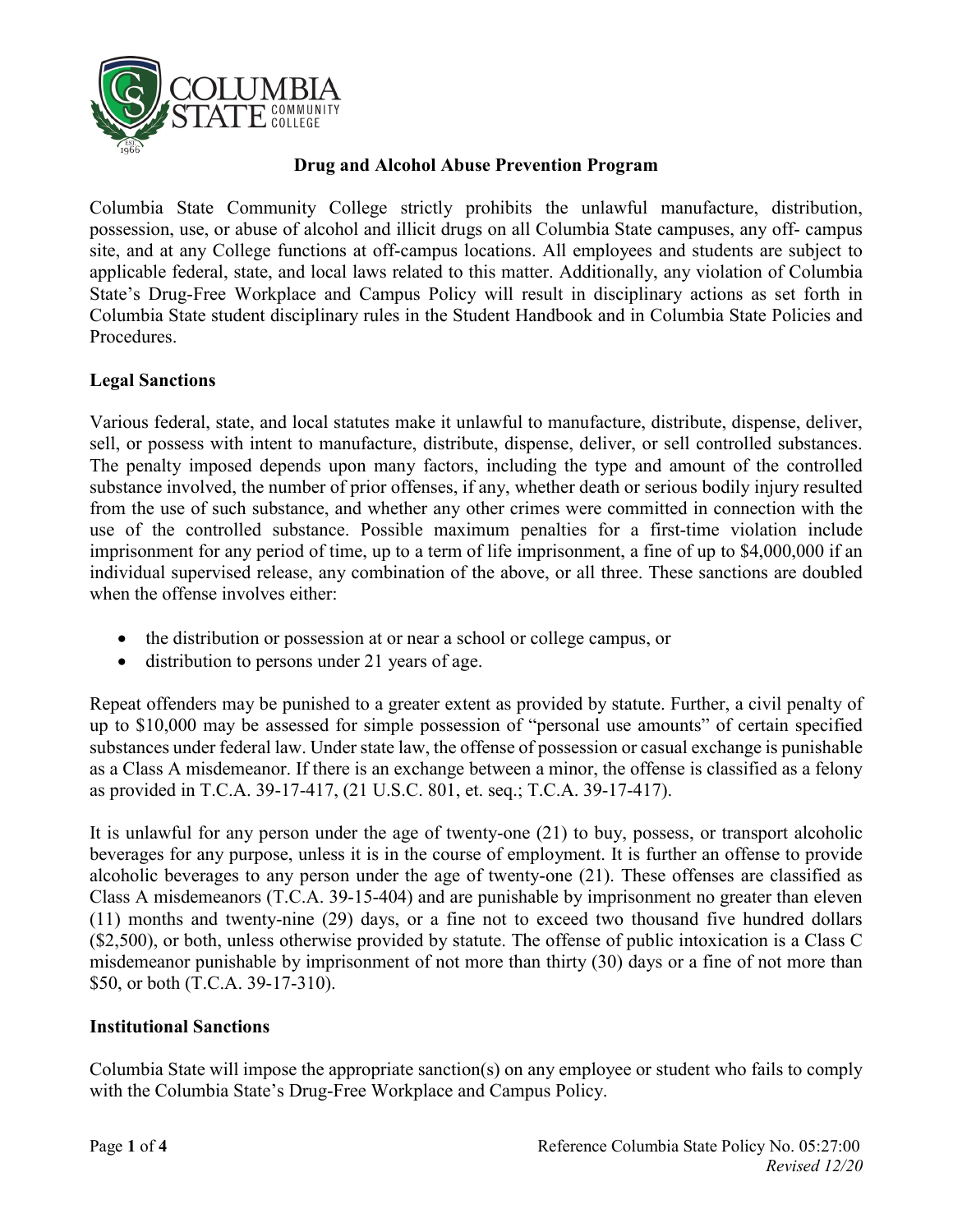# **Employees - See Columbia State Policies [05:27:00 Drug-Free Workplace and Campus](https://www.columbiastate.edu/policies-procedures/documents20/05-personnel-policies/05-27-00-Drug-Free-Workplace-and-Campus.pdf) and [05:22:00 Employee Conduct](https://www.columbiastate.edu/policies-procedures/documents20/05-personnel-policies/05-22-00-Employee-Conduct-Revised-March-2019-Accessible.pdf)**.

As a condition of continued employment, each employee, including student employees, must abide by the terms of Columbia State's Drug-Free Workplace and Campus Policy, and must notify their department head/supervisor of any criminal drug statute conviction for a violation occurring in the workplace no later than five (5) days after such conviction. A conviction includes a finding of guilt, a plea of nolo contendere, or imposition of a sentence by any state or federal judicial body. Any employee who fails to report a conviction will be subject to disciplinary sanctions. Possible disciplinary sanctions for failure to comply with this policy, including failure to notify of conviction, may include one or more of the following:

- termination
- suspension
- mandatory participation in and satisfactory completion of a drug/alcohol abuse program, or rehabilitation program
- recommendation for professional counseling
- referral for prosecution
- letter of warning; and/or
- probation

## **Students - See Columbia State Policy [05:27:00 Drug-Free Workplace and Campus](https://www.columbiastate.edu/policies-procedures/documents20/05-personnel-policies/05-27-00-Drug-Free-Workplace-and-Campus.pdf) and [Student](http://www.columbiastate.edu/catalog-student-handbook)  [Handbook](http://www.columbiastate.edu/catalog-student-handbook)**.

Possible disciplinary sanction for failure to comply with the terms of Columbia State's Drug-Free Workplace and Campus Policy, including failure to notify of conviction, may include one or more of the following:

- expulsion
- suspension
- mandatory participation and satisfactory completion of a drug/alcohol abuse program, or rehabilitation program
- recommendation for professional counseling
- referral for prosecution
- probation
- warning and/or
- reprimand

## **Health Risks Associated with the Use of Illicit Drugs and the Abuse of Alcohol**

## **Alcohol**

Alcoholism is a complex, progressive disease that interferes with health, social, and economic functioning. Untreated alcoholism results in physical incapacity, permanent mental damage, and/or premature death. Alcohol is involved in one-third of all suicides, one-half of all traffic accidents, and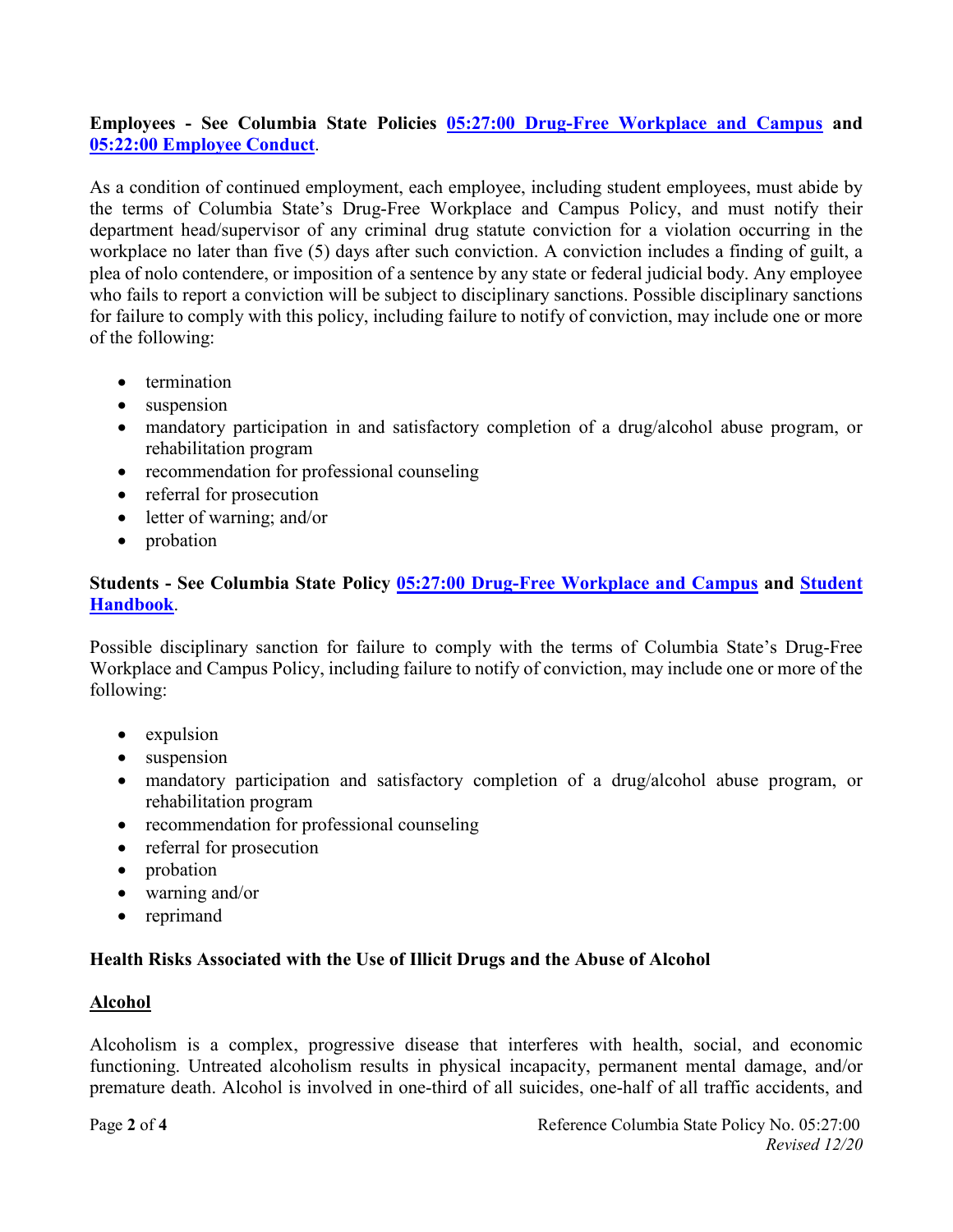one-fourth of all other accidents, and is involved in over 50% of all arrests. Alcohol is the third leading cause of birth defects involving mental retardation. Use during pregnancy may cause spontaneous abortion, various birth defects, or fetal alcohol syndrome.

Drinking is implicated in cancer, heart disease, gastrointestinal disease, and other illnesses. Alcoholism has been estimated to reduce life expectancy by twelve years. Beverage alcohol can damage all body organs, leading to liver, heart, and digestive problems, circulatory system interference, change in personality, reproductive problems, and central nervous system disorders such as poor vision, loss of coordination, memory loss, loss of sensation, mental and physical disturbances, and permanent brain damage. The physical and psychological changes that occur as a result of addiction to alcohol can pave the way for addiction to pharmacologically similar drugs.

# **Illicit Drugs**

The use of illicit drugs results in many of the health risks that are involved with alcohol use. Illicit drug use increases the risk of mental deterioration, death from overdose, physical and mental dependence or addiction, hepatitis and skin infections from needle use, psychotic reactions, inducement to take stronger drugs, brain damage, danger of flashback phenomenon, hallucinations, unconsciousness, deep depression, distortion of time and space, permanent damage to lungs, brain, kidneys, and liver, death from suffocation or choking, anemia, amnesia, AIDS, and other infections. If used excessively, the use of alcohol and drugs singly, or in certain combinations, may cause death.

# **Available Drug and Alcohol Counseling, Treatment, Rehabilitation Programs and Employee Assistance Programs**

Columbia State's Counselor & Case Manager will assist students and/or employees by providing information concerning treatment resources in the surrounding area and in assisting individuals in making initial contact with treatment providers. The Counselor & Case Manager can be reached at 931.540.2572. The office is located in Jones Student Center, Room 142.

Health insurance plans available to employees provide varying levels of coverage for alcohol and substance abuse programs. For information on plan coverage, contact the Human Resources office.

| Agency                              | Website               | <b>Phone</b>               |
|-------------------------------------|-----------------------|----------------------------|
| <b>Alcoholics Anonymous</b>         | www.aa.org            | 615.831.1050               |
| Buffalo Valley Inc. Hohenwald, TN   | www.buffalovalley.org | 800.447.2766               |
| <b>Centerstone Community Health</b> | www.centerstone.org   | 800.681.7444 (crisis line) |
| Centers, Inc.                       |                       | 888.291.4357               |
|                                     |                       | (information and           |
|                                     |                       | appointments)              |
| <b>Cocaine Anonymous</b>            | www.ca.org            | 310.559.5833               |
|                                     | www.tennca.com        |                            |
| <b>Employee Assistance Program</b>  | www.Here4TN.com       | 855.437.3486               |
| <b>Narcotics Anonymous</b>          | www.nanashville.org   | 888.476.2482               |
| Place of Hope                       | www.placeofhopetn.org | 931-388-9406               |

## **Drug and Alcohol Resources**